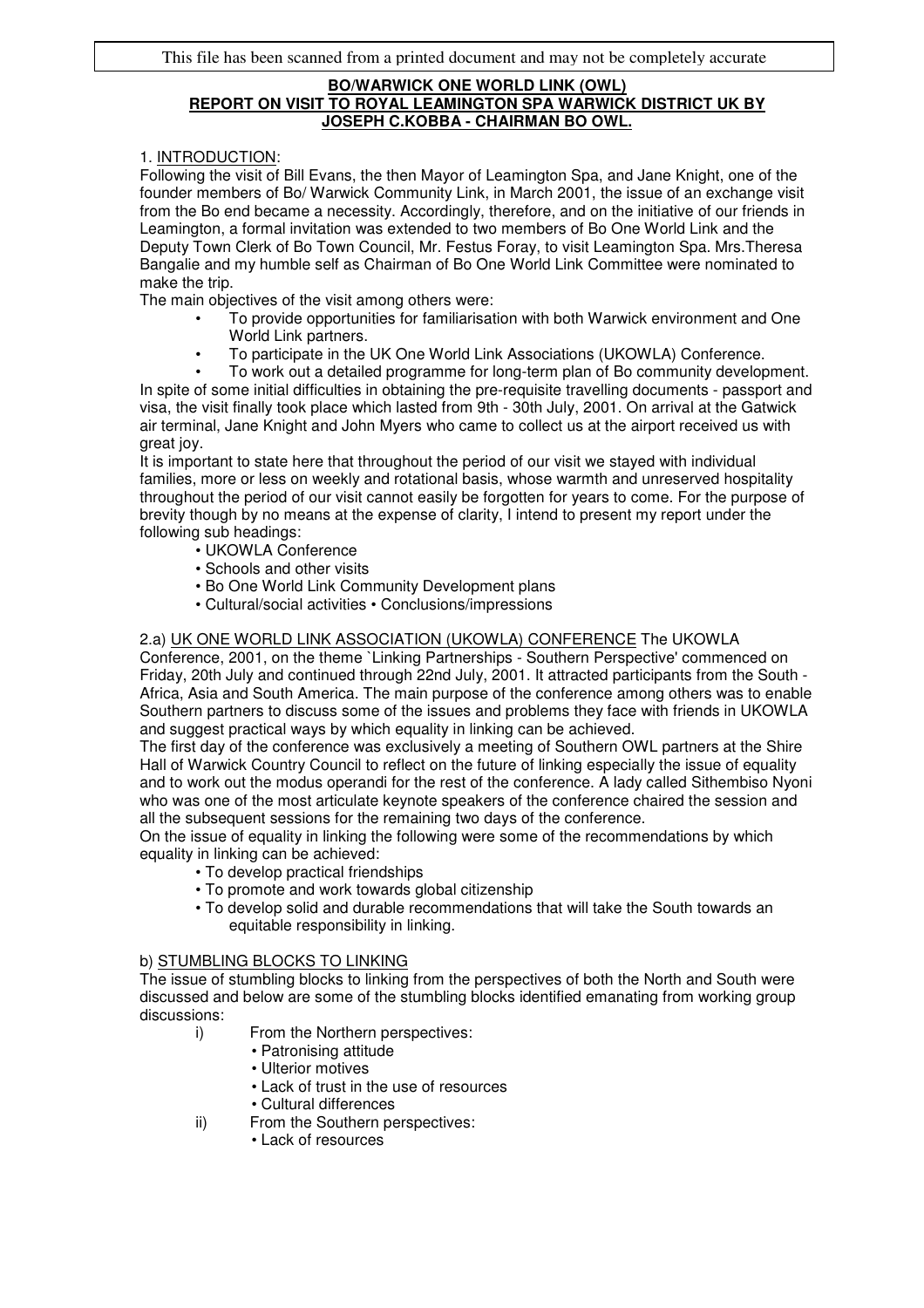- Lack of trust
- Mentality of material expectation
- Little or no say in decision making
- iii) Other stumbling blocks:
	- Internal politics of different countries
	- Negative impressions created by the media

Participants also suggested various ways by which these stumbling blocks to linking can be addressed. Some of the strategies highlighted were:

- Communication/more exchange visits
- Education
- Capacity building
- Stronger South-South linking
- Appreciation of Southern cultures

A point of consensus of the above points was that a lot of awareness raising about linking needs to be embarked upon in both the North and South. Secondly there is still a lot of exploitation of the South by the North for example, the North-South trade relations, financial institutions IMF etc.

# 3. VISIONS AND UNDERSTANDING OF LINKING

In discussing the issue of vision and understanding of linking, participants in working groups were urged to consider the following pertinent questions:

- What is South's vision and understanding of linking?
- What is the added value in linking? In other words, what is it that one can get through linking which cannot be got through other means?
- What are the responsibilities of the South in linking?
- How can linking be operationalised?

Recommendation:

- Build community capacities to enable them to create a sense of global citizenship, which strives for economic, social and cultural justice for all.
- Bring individuals together to engage in long-term partnership that involves grass-root people on both sides. Such partnership should aim at improving and enhancing people's livelihood and quality of life in a holistic way.

Added value in linking:

- Easier communication and better understanding.
- Learning from each other
- Narrowing the gap between North and South
- Exposure through visits and cultural exchange leading to the elimination of cultural misunderstanding.

It was also stressed that the values that underpin linking should go beyond material reciprocity. The vision should be driven by moral and human values because linking is about justice, equality, human understanding and mutual support. It involves good governance and sharing of power in all linking organisations.

iii) Southern responsibilities in linking:

- Identify and respect Southern needs and aspirations and look for solutions within the South. • Make a tangible plans of what we expect and translate these into a partnership agreement. • Commitment, sincerity and honesty
- Ensure proper use of resources that are made available.
- Empower and encourage the participation of whole communities etc.

# iv) **Operationalising linking in the South**

### How can linking be operationalised in the South?

Below are some highlights of the recommendations by which linking can be operationalised in the South:

- broad based linking rather than keeping it in a small circle.
- Sharing annual reports on linking to keep members and Northern partners informed.
- Promoting income-generating activities to fund the link.
- Linking with other organisations within communities for lobbying/advocacy on issues of shared concern such as economic and social justice. In summary, linking, it was stressed, cannot be achieved in the abstract. It should be real life based on equality and justice. It is not just a cultural exchange but development and helping people/communities to create their own wealth instead of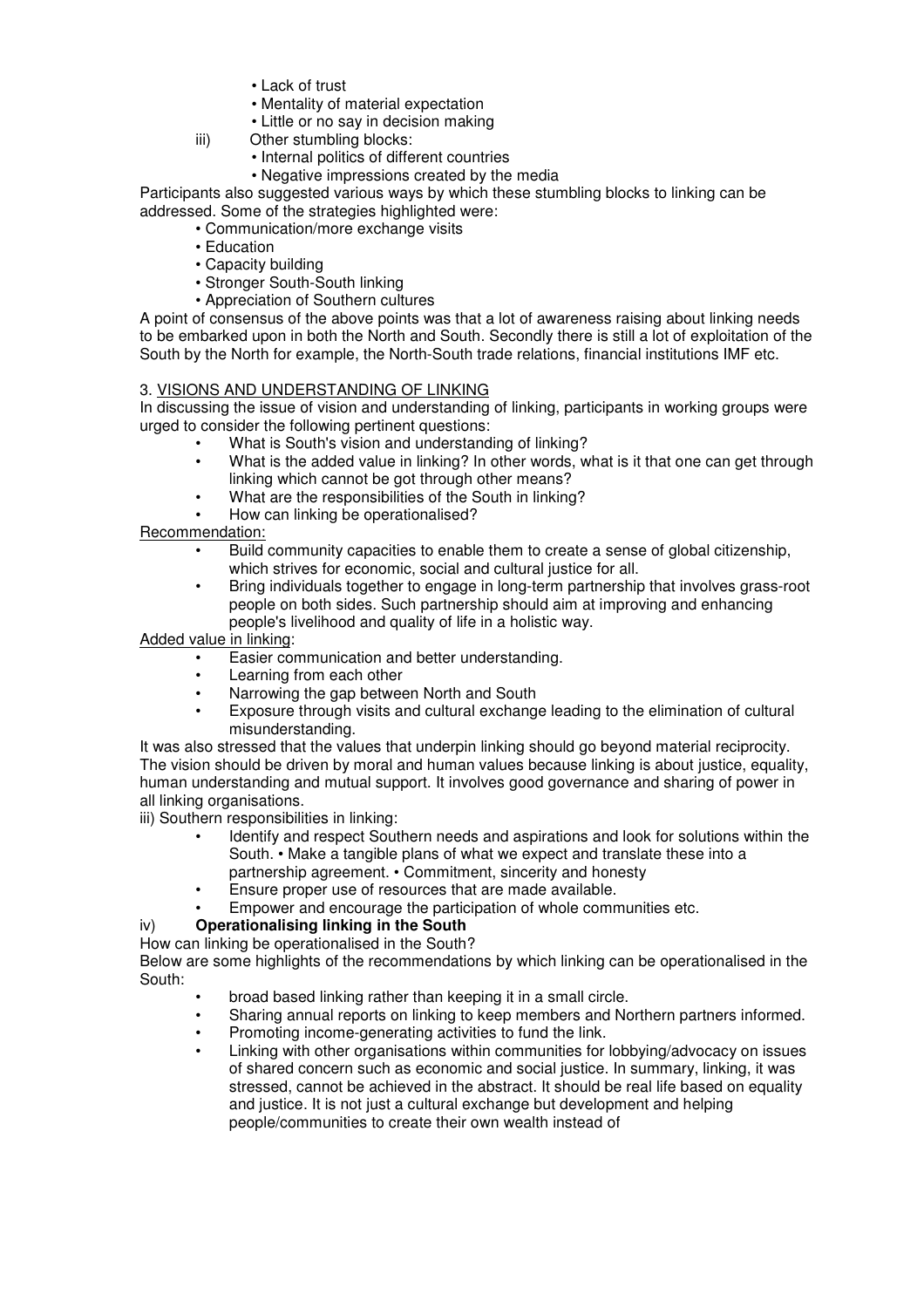#### charity.

Finally, through linking the North and South can benefit immensely from each other. For example the North can benefit from the South in the following ways:

• Human resources, arts, culture, history, tourism, spirituality and values for life and finally, material resources like gems, agriculture, timber etc.

It is of interest to learn that during the conference, I as Chairman Bo OWL, presented a paper on Bo/ Warwick community link in order to boost the profile of the Bo/ Warwick OWL internationally.

#### 3. SCHOOLS AND OTHER VISITS

For purpose of familiarisation but most significantly, to explore the possibility of reviving and further strengthening the Bo/ Warwick school links, a number of visits to schools and institutions were made throughout the period of our stay.

In each of the schools and institutions, we had the opportunity to discuss the issue of school linking, which had been apparently dormant due to the security problem in Sierra Leone for the past ten years. From all indications their responses were very positive except that they needed more time for sorting out. As a sign of goodwill, a number of students and adults opted to have pen friends in Bo. (I have here with me the list of names and addresses of individuals who want to have pen friends in Bo). Among schools and institutions collectively visited were:

Trinity School, Campion, Aylesford, Brookhurst, St.Peters, St.Anthony's, St.Mary's Clapham Terrace School, All Saints School and the Universities of Warwick and Birmingham. During the visit to Trinity School, we had a one-day workshop on Human Rights, which was very educative and interesting. It is highly probable that school links can be established with some of these schools in due course. Other visits included the Riverside House where we met with the Warwick District Council Chief Executive, a charismatic young lady called Jannie Barret, the Bath Place Community Centre which aims at helping young people/adults particularly the less privileged to gain access to facilities, support, information and education.

We also visited the Regenesis project which proposes to give a face lift to old town Leamington section, the historic Warwick castle, Jepson's Garden on the River Learn, the pump rooms, Brunswick Family Planning Clinic, two sport centres - Acre Close Recreation Centre and Sydenham.

I also visited the Countryside with Theresa co-ordinated by Bethia Smith which I found so fascinating! The level of development observed in terms of communication -good roads, telecommunication network, water supply, electricity, particularly impressed me.

We also visited Stratford, the birth place of the renowned English dramatist, William Shakespeare of blessed memory and Painswick Edge with beautiful grazing lands where we met John Holliday and his wife, a long standing member of One World Link and also a personal friend of Ben Smith. A nice and friendly couple but seemingly lonely in a Countryside Cottage. John was not well when we met him. I wish him a speedy recovery.

Our final visit was to London. The journey from Leamington Spa to London took about an hour and quarter by train. I particularly cherished the trip to London because of some personal reasons. How can I convince anybody that I have been to the UK but not reached London? When in fact London seems synonymous with UK from our point of view, mistakenly though. We made a tour of the city both by bus and boat. We saw places like the St.Paul's Cathedral. the BBC Bush House, London Bridge, Tower of London, West Minister' Abbey, Trafalgar Squire, the London Eye and many other places of importance. I must mention here with profound gratitude the efforts of Bill Evans in making this visit so enjoyable. A man so full of energy and humour regardless of his age. It was a wonderful experience.

#### 4. BO OWL/COMMUNITY DEVELOPMENT PROJECT

The construction of a customised community centre to be jointly undertaken by OWL and the Bo Town Council and also building the capacity of the council constituted the main focus of discussion in terms of development plan for Bo. Without hesitation, I want to report with pride and confidence that the outcome of the discussion was very positive. The Warwick OWL Committee has confirmed its commitment to raising funds towards the construction of the centre. Towards this venture, an initial contribution in the sum of two hundred and fifty pounds sterling (£250) has been made to enable Bo One World Link open a foreign currency account with any of the local banks. Bo One World Link on the other hand is also required to embark on local fund raising activities in order to complement the effort of our Warwick friends. Apart from fund raising and collecting items of materials for shipment, the Warwick One World Link committee will identify individual groups and institutions that may want to enter into pen friendship with people in Bo. Finally, since communication continues to be a major constraint for the link, it was agreed that both R and Warwick OWL establish a reliable means of communication between the two link partners. For this reason, Mr.Rajiv Bendre at the British